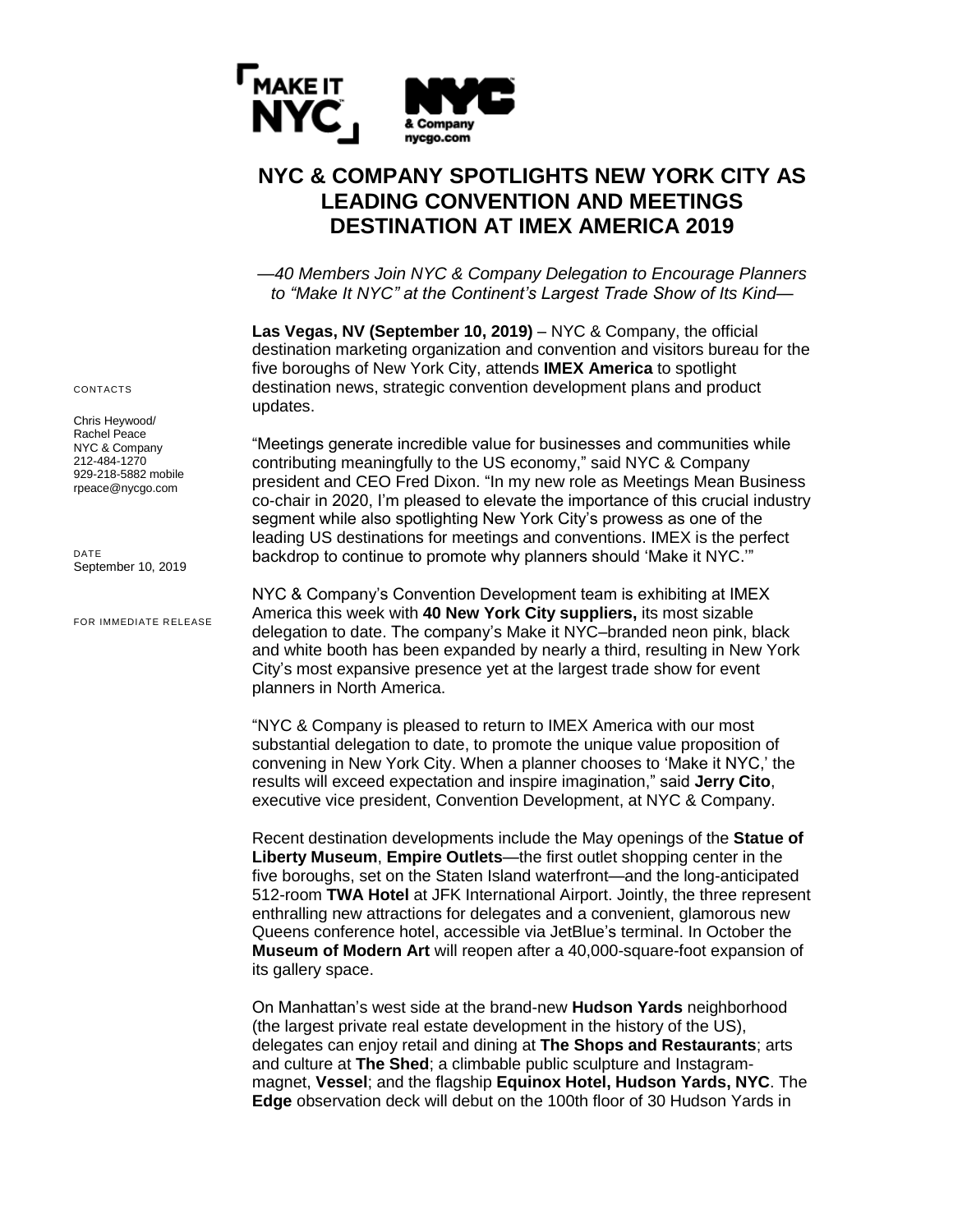early 2020, and events space on the 101st floor will offer unmatched views, all within walking distance of the nation's busiest convention center, Javits.

The **Javits Center**'s \$1.5 billion expansion is on track for 2021 completion. New business is now being booked for its more than 1.2 million square feet of planned additional event space. On the heels of announcing the new sustainable hospitality brand ["Cultivated,](https://www.javitscenter.com/media/120036/cultivated-launch-7-10-19.pdf)" the Javits Center just issued its [2019 Sustainability Report](https://www.javitscenter.com/media/120051/7-17-19-sustainability-report-2019.pdf) - An Unconventional Oasis. It details a new project with the New York Power Authority to install what will be NYC's largest rooftop solar array, adding to many recognized sustainability accomplishments.

On September 27, NYC & Company will host its first-ever official **Climate Week NYC** event at the Javits Center. "NYC & Company Talks: Building Sustainable Tourism Together" will be a series of panels held on-site at The Nest. Industry leaders will speak to the growing consumer and business trend of sustainable travel. One panel will focus specifically on sustainable meetings and events, spotlighting how planners and those responding to RFPs can develop a responsible strategy and offer sustainable solutions to their clients. NYC & Company's renewal as the Sustainable Travel and Leisure Program Partner of Climate Week NYC reflects the organization's commitment to promoting responsible tourism.

NYC & Company also promotes sporting events and LGBTQ+ conferences throughout the City. The destination boasts two sports franchises per professional league, plus minor league teams. Their many arenas can host major activations such as WWE events tied to WrestleMania and Fortnite World Cup, hosted in Brooklyn and Queens, respectively. In June 2019, New York City hosted 5 million attendees for WorldPride, a testament to the City's unmatched reputation for hosting major events on the world's stage. In addition, NYC welcomed the IGLTA Global Convention and PROUD Experiences—returning to New York City next year—hosted in both Manhattan and Brooklyn. NYC & Company also partnered with LGBTMPA on a first-ever City FAM trip for LGBTQ+ planners.

The five boroughs are home to countless distinct event spaces including rooftops, warehouses, raw loft spaces, converted art galleries, boutique design hotels with meeting capacity [and more.](https://business.nycgo.com/press-and-media/resources/whats-new-in-nyc/new-expanded-renovated-event-spaces/) Plus, New York City has the most active hotel development pipeline in the country, with **121,700 hotel rooms** in inventory as of **August 2019** and **19,000 new rooms**, or nearly **140,000 total hotel rooms,** by the end of 2021. In 2018, NYC welcomed approximately **65 million visitors**—including 13.3 million **business travelers** (2.9% increase from 2017) and **6.2 million delegates**—generating more than **\$46.4 billion** in direct spending. An estimated **69.8 million visitors** are expected to visit New York City this year.

The 40 New York City suppliers co-exhibiting with NYC & Company at IMEX America this year include **1 Hotels; ACCESS New York Metro; Alliance for Downtown New York; Arlo Hotels; Broadway Inbound; Brooklyn Nets / BSE Global; Carmine's; Convene; Discover Long Island; Edison Hotel; Equinox Hotel, Hudson Yards, NYC; etc.venues; Evelyn Hotel; Gansevoort Hotel; Golden Touch Transportation; Hornblower Cruises & Events; Hyatt Place New York City/Times Square; Iberostar; InterContinental New York Barclay; James New York – NoMad; Javits Center; The Lexington Hotel; Lotte New York Palace; Luna Park Coney Island; Moxy Hotels; New York Hilton Midtown; New York Marriott at the** 

CONTACTS

Chris Heywood/ Rachel Peace NYC & Company 212-484-1270 929-218-5882 mobile rpeace@nycgo.com

DATE September 10, 2019

FOR IMMEDIATE RELEASE